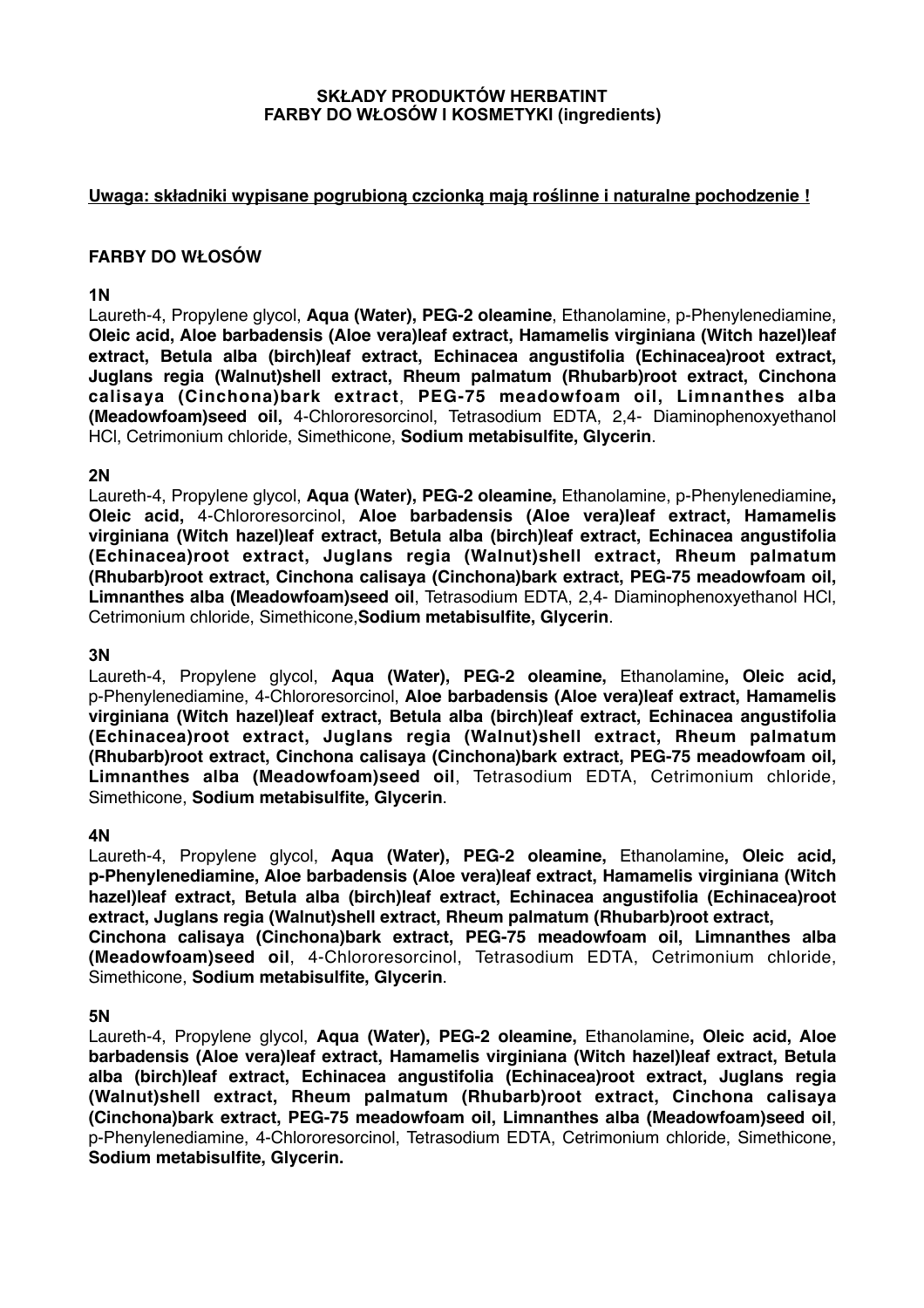# **6N**

Laureth-4, Propylene glycol, **Aqua (Water), PEG-2 oleamine,** Ethanolamine**, Oleic acid, Aloe barbadensis (Aloe vera)leaf extract, Hamamelis virginiana (Witch hazel)leaf extract, Betula alba (birch)leaf extract, Echinacea angustifolia (Echinacea)root extract, Juglans regia (Walnut)shell extract, Rheum palmatum (Rhubarb)root extract, Cinchona calisaya (Cinchona)bark extract, PEG-75 meadowfoam oil, Limnanthes alba (Meadowfoam)seed oil**, p-Phenylenediamine, 4-Chlororesorcinol, Tetrasodium EDTA, Cetrimonium chloride, Simethicone, **Sodium metabisulfite, Glycerin**.

## **7N**

Laureth-4, Propylene glycol, **Aqua (Water), PEG-2 oleamine,** Ethanolamine, **Oleic acid, Aloe barbadensis (Aloe vera)leaf extract, Hamamelis virginiana (Witch hazel)leaf extract, Betula alba (birch)leaf extract, Echinacea angustifolia (Echinacea)root extract, Juglans regia (Walnut)shell extract, Rheum palmatum (Rhubarb)root extract, Cinchona calisaya (Cinchona)bark extract, PEG-75 meadowfoam oil, Limnanthes alba (Meadowfoam)seed oil,** p-Phenylenediamine, 4-Chlororesorcinol, Tetrasodium EDTA, Cetrimonium chloride, Simethicone, **Sodium metabisulfite, Glycerin.**

#### **8N**

Laureth-4, Propylene glycol, **Aqua (Water), PEG-2 oleamine,** Ethanolamine, **Oleic acid, Aloe barbadensis (Aloe vera)leaf extract, Hamamelis virginiana (Witch hazel)leaf extract, Betula alba (birch)leaf extract, Echinacea angustifolia (Echinacea)root extract, Juglans regia (Walnut)shell extract, Rheum palmatum (Rhubarb)root extract, Cinchona calisaya (Cinchona)bark extract, PEG-75 meadowfoam oil, Limnanthes alba (Meadowfoam)seed oil,** p-Phenylenediamine,Tetrasodium EDTA, p-Methylaminophenol sulfate, 2- Methylresorcinol, 4- Chlororesorcinol, 4-Amino-2-hydroxytoluene, pAminophenol, Cetrimonium chloride, Simethicone, **Sodium metabisulfite, Glycerin.**

#### **9N**

Laureth-4, Propylene glycol, **Aqua (Water), PEG-2 oleamine,** Ethanolamine, **Oleic acid, Aloe barbadensis (Aloe vera)leaf extract, Hamamelis virginiana (Witch hazel)leaf extract, Betula alba (birch)leaf extract, Echinacea angustifolia (Echinacea)root extract, Juglans regia (Walnut)shell extract, Rheum palmatum (Rhubarb)root extract, Cinchona calisaya (Cinchona)bark extract, PEG-75 meadowfoam oil, Limnanthes alba (Meadowfoam)seed oil,** p-Aminophenol, Tetrasodium EDTA, p-Phenylenediamine, p- Methylaminophenol sulfate, 2- Methylresorcinol, 4-Chlororesorcinol, Cetrimonium chloride, Simethicone, **Sodium metabisulfite, Glycerin.**

#### **10N**

Laureth-4, Propylene glycol, **Aqua (Water), PEG-2 oleamine,** Ethanolamine, **Oleic acid, Aloe barbadensis (Aloe vera)leaf extract, Hamamelis virginiana (Witch hazel)leaf extract, Betula alba (birch)leaf extract, Echinacea angustifolia (Echinacea)root extract, Juglans regia (Walnut)shell extract, Rheum palmatum (Rhubarb)root extract, Cinchona calisaya (Cinchona)bark extract, PEG-75 meadowfoam oil, Limnanthes alba (Meadowfoam)seed oil,** Tetrasodium EDTA, pAminophenol,p-Phenylenediamine, p- Methylaminophenol sulfate, Cetrimonium chloride, Simethicone, **Sodium metabisulfite, Glycerin.**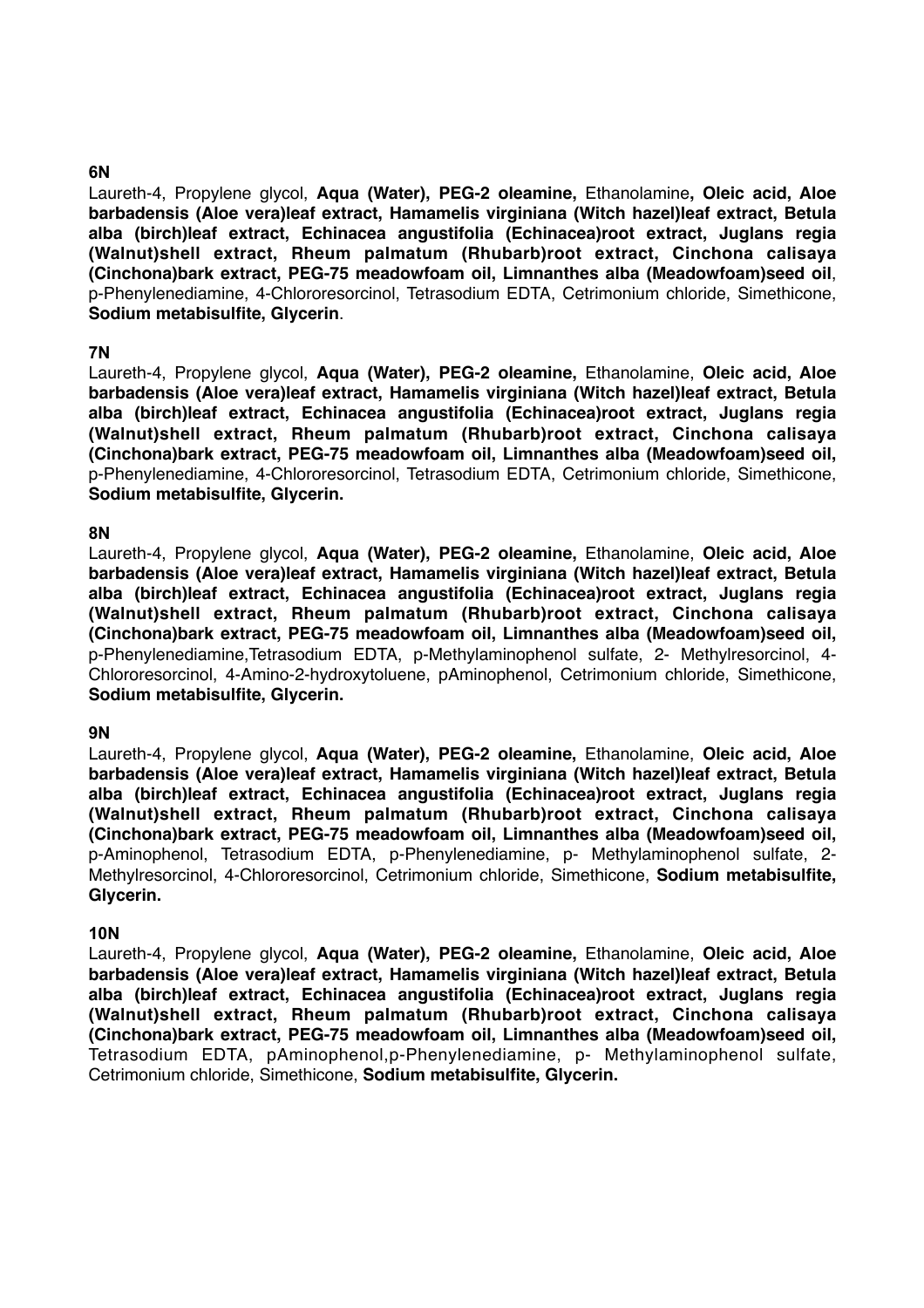#### **4D**

Laureth-4, Propylene glycol, **Aqua (Water), PEG-2 oleamine,** Ethanolamine, **Oleic acid, p-Phenylenediamine, Aloe barbadensis (Aloe vera)leaf extract, Hamamelis virginiana (Witch hazel)leaf extract, Betula alba (birch)leaf extract, Echinacea angustifolia (Echinacea)root extract, Juglans regia (Walnut)shell extract, Rheum palmatum (Rhubarb)root extract, Cinchona calisaya (Cinchona)bark extract, PEG-75 meadowfoam oil, Limnanthes alba (Meadowfoam)seed oil,** 2-Methylresorcinol, 4-Chlororesorcinol, p-Methylaminophenol sulfate, Tetrasodium EDTA, 2-Amino-3-hydroxypyridine, Cetrimonium chloride, Simethicone, **Sodium metabisulfite, Glycerin.**

## **5D**

Laureth-4, Propylene glycol, **Aqua (Water), PEG-2 oleamine,** Ethanolamine, **Oleic acid, Aloe barbadensis (Aloe vera)leaf extract, Hamamelis virginiana (Witch hazel)leaf extract, Betula alba (birch)leaf extract, Echinacea angustifolia (Echinacea)root extract, Juglans regia (Walnut)shell extract, Rheum palmatum (Rhubarb)root extract, Cinchona calisaya (Cinchona)bark extract, PEG-75 meadowfoam oil, Limnanthes alba (Meadowfoam)seed oil,** p-Phenylenediamine, pMethylaminophenol sulfate, 2-Methylresorcinol, 4- Chlororesorcinol, Tetrasodium EDTA, Cetrimonium chloride,Simethicone, **Sodium metabisulfite, Glycerin.** 

#### **6D**

Laureth-4, Propylene glycol, **Aqua (Water), PEG-2 oleamine,** Ethanolamine, **Oleic acid, Aloe barbadensis (Aloe vera)leaf extract, Hamamelis virginiana (Witch hazel)leaf extract, Betula alba (birch)leaf extract, Echinacea angustifolia (Echinacea)root extract, Juglans regia (Walnut)shell extract, Rheum palmatum (Rhubarb)root extract, Cinchona calisaya (Cinchona)bark extract, PEG-75 meadowfoam oil, Limnanthes alba (Meadowfoam)seed oil,** p-Phenylenediamine, pMethylaminophenol sulfate, 2-Methylresorcinol, 4- Chlororesorcinol, Tetrasodium EDTA, Cetrimonium chloride, Simethicone, **Sodium metabisulfite, Glycerin.**

## **7D**

Laureth-4, Propylene glycol, **Aqua (Water), PEG-2 oleamine,** Ethanolamine, **Oleic acid, Aloe barbadensis (Aloe vera)leaf extract, Hamamelis virginiana (Witch hazel)leaf extract, Betula alba (birch)leaf extract, Echinacea angustifolia (Echinacea)root extract, Juglans regia (Walnut)shell extract, Rheum palmatum (Rhubarb)root extract, Cinchona calisaya (Cinchona)bark extract, PEG-75 meadowfoam oil, Limnanthes alba (Meadowfoam)seed oil,** p-Aminophenol, 2-Amino-6-chloro-4-nitrophenol, p-Phenylenediamine, Tetrasodium EDTA, 4- Amino-2-hydroxytoluene, Basic yellow 87, 4-Chlororesorcinol, 2-Methylresorcinol, Cetrimonium chloride, Simethicone, **Sodium metabisulfite, Glycerin.**

## **8D**

Laureth-4, Propylene glycol, **Aqua (Water), PEG-2 oleamine,** Ethanolamine, **Oleic acid, Aloe barbadensis (Aloe vera)leaf extract, Hamamelis virginiana (Witch hazel)leaf extract, Betula alba (birch)leaf extract, Echinacea angustifolia (Echinacea)root extract, Juglans regia (Walnut)shell extract, Rheum palmatum (Rhubarb)root extract, Cinchona calisaya (Cinchona)bark extract, PEG-75 meadowfoam oil, Limnanthes alba (Meadowfoam)seed oil,** p-Aminophenol, 2-Amino-6-chloro-4-nitrophenol, Tetrasodium EDTA, p- Phenylenediamine, 4- Amino-2-hydroxytoluene, 4-Chlororesorcinol, 2-Methylresorcinol, Basic yellow 87, Cetrimonium chloride, Simethicone, **Sodium metabisulfite, Glycerin.**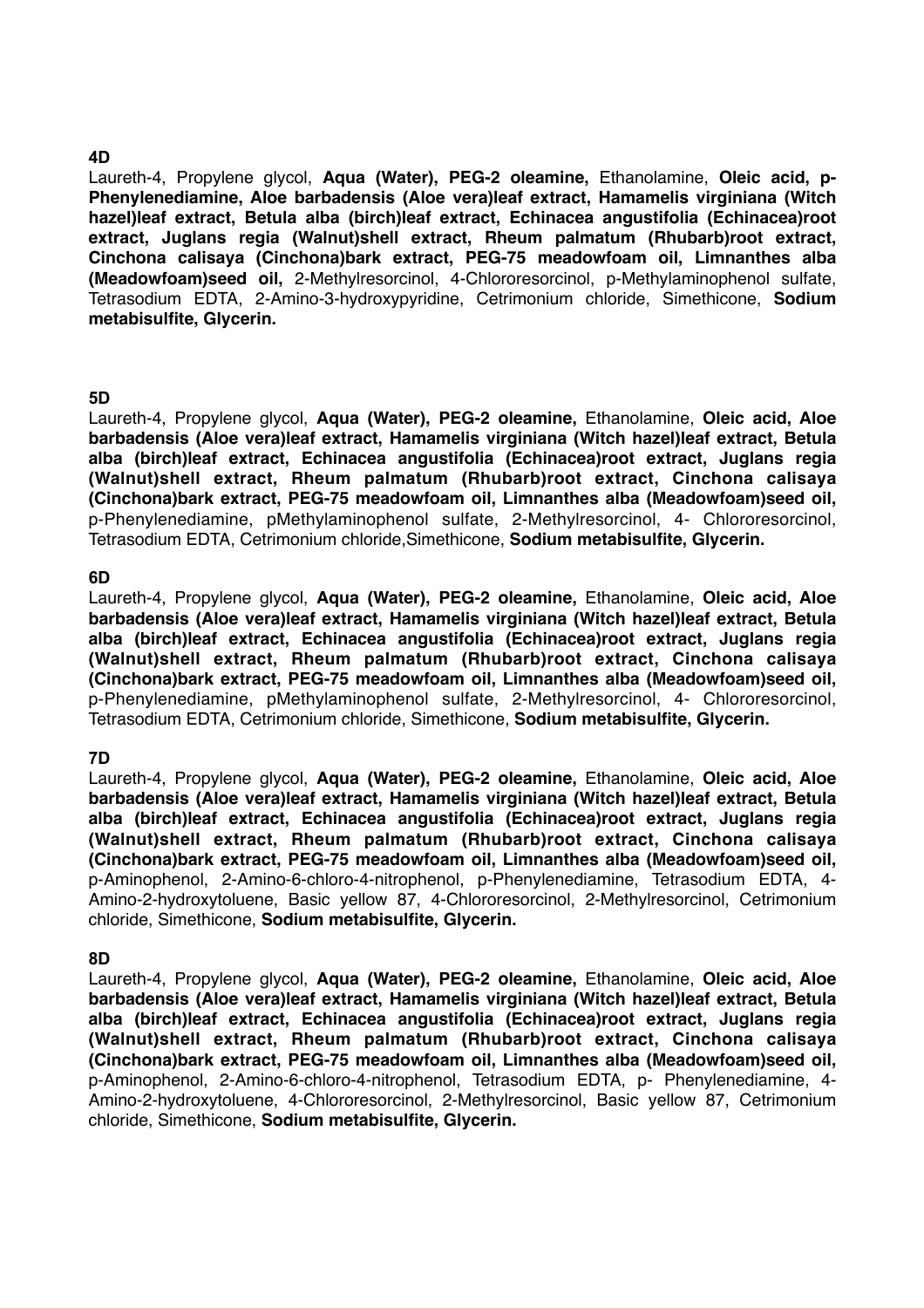#### **4M**

Laureth-4, Propylene glycol, **Aqua (Water), PEG-2 oleamine**, Ethanolamine, **Oleic acid, p-Phenylenediamine, Aloe barbadensis (Aloe vera)leaf extract, Hamamelis virginiana (Witch hazel)leaf extract, Betula alba (birch)leaf extract, Echinacea angustifolia (Echinacea)root extract, Juglans regia (Walnut)shell extract, Rheum palmatum (Rhubarb)root extract, Cinchona calisaya (Cinchona)bark extract, PEG-75 meadowfoam oil, Limnanthes alba (Meadowfoam)seed oil,** 2-Amino-3-hydroxypyridine, p- Aminophenol, m-Aminophenol, Tetrasodium EDTA, 4-Chlororesorcinol, Cetrimonium chloride,Simethicone, **Sodium metabisulfite, Glycerin.**

#### **5M**

Laureth-4, Propylene glycol, **Aqua (Water), PEG-2 oleamine,** Ethanolamine, **Oleic acid, Aloe barbadensis (Aloe vera)leaf extract, Hamamelis virginiana (Witch hazel)leaf extract, Betula alba (birch)leaf extract, Echinacea angustifolia (Echinacea)root extract, Juglans regia (Walnut)shell extract, Rheum palmatum (Rhubarb)root extract, Cinchona calisaya (Cinchona)bark extract PEG-75 meadowfoam oil, Limnanthes alba (Meadowfoam)seed oil,** p-Phenylenediamine, 2-Amino-3-hydroxypyridine, p-Aminophenol, m- Aminophenol, Tetrasodium EDTA, 4-Chlororesorcinol, Cetrimonium chloride, Simethicone, **Sodium metabisulfite, Glycerin.**

#### **7M**

Laureth-4, Propylene glycol, **Aqua (Water), PEG-2 oleamine,** Ethanolamine, **Oleic acid, Aloe barbadensis (Aloe vera)leaf extract, Hamamelis virginiana (Witch hazel)leaf extract, Betula alba (birch)leaf extract, Echinacea angustifolia (Echinacea)root extract, Juglans regia (Walnut)shell extract, Rheum palmatum (Rhubarb)root extract, Cinchona calisaya (Cinchona)bark extract, PEG-75 meadowfoam oil, Limnanthes alba (Meadowfoam)seed oil,** p-Phenylenediamine, pAminophenol, 2-Amino-3-hydroxypyridine, Tetrasodium EDTA, m-Aminophenol, 2-Methylresorcinol, 4-Chlororesorcinol, Cetrimonium chloride, Simethicone, **Sodium metabisulfite, Glycerin.**

#### **4R**

Laureth-4, Propylene glycol, **Aqua (Water), PEG-2 oleamine,** Ethanolamine, **Oleic acid,** 

**p-Phenylenediamine, Aloe barbadensis (Aloe vera)leaf extract, Hamamelis virginiana (Witch hazel)leaf extract, Betula alba (birch)leaf extract, Echinacea angustifolia (Echinacea)root extract, Juglans regia (Walnut)shell extract, Rheum palmatum (Rhubarb)root extract, Cinchona calisaya (Cinchona)bark extract, PEG-75 meadowfoam oil, Limnanthes alba (Meadowfoam)seed oil,** 2-Amino-3-hydroxypyridine, p-Aminophenol, Tetrasodium EDTA, 4- Chlororesorcinol, p-Methylaminophenol sulfate, Cetrimoniumchloride, Simethicone, **Sodium metabisulfite, Glycerin.**

#### **5R**

Laureth-4, Propylene glycol, **Aqua (Water), PEG-2 oleamine,** Ethanolamine, **Oleic acid, Aloe barbadensis (Aloe vera)leaf extract, Hamamelis virginiana (Witch hazel)leaf extract, Betula alba (birch)leaf extract, Echinacea angustifolia (Echinacea)root extract, Juglans regia (Walnut)shell extract, Rheum palmatum (Rhubarb)root extract, Cinchona calisaya (Cinchona)bark extract, PEG-75 meadowfoam oil, Limnanthes alba (Meadowfoam)seed oil,** p-Phenylenediamine, pAminophenol, 2-Amino-3-hydroxypyridine, 4- Chlororesorcinol, Tetrasodium EDTA, Cetrimonium chloride, Simethicone, **Sodium metabisulfite, Glycerin.**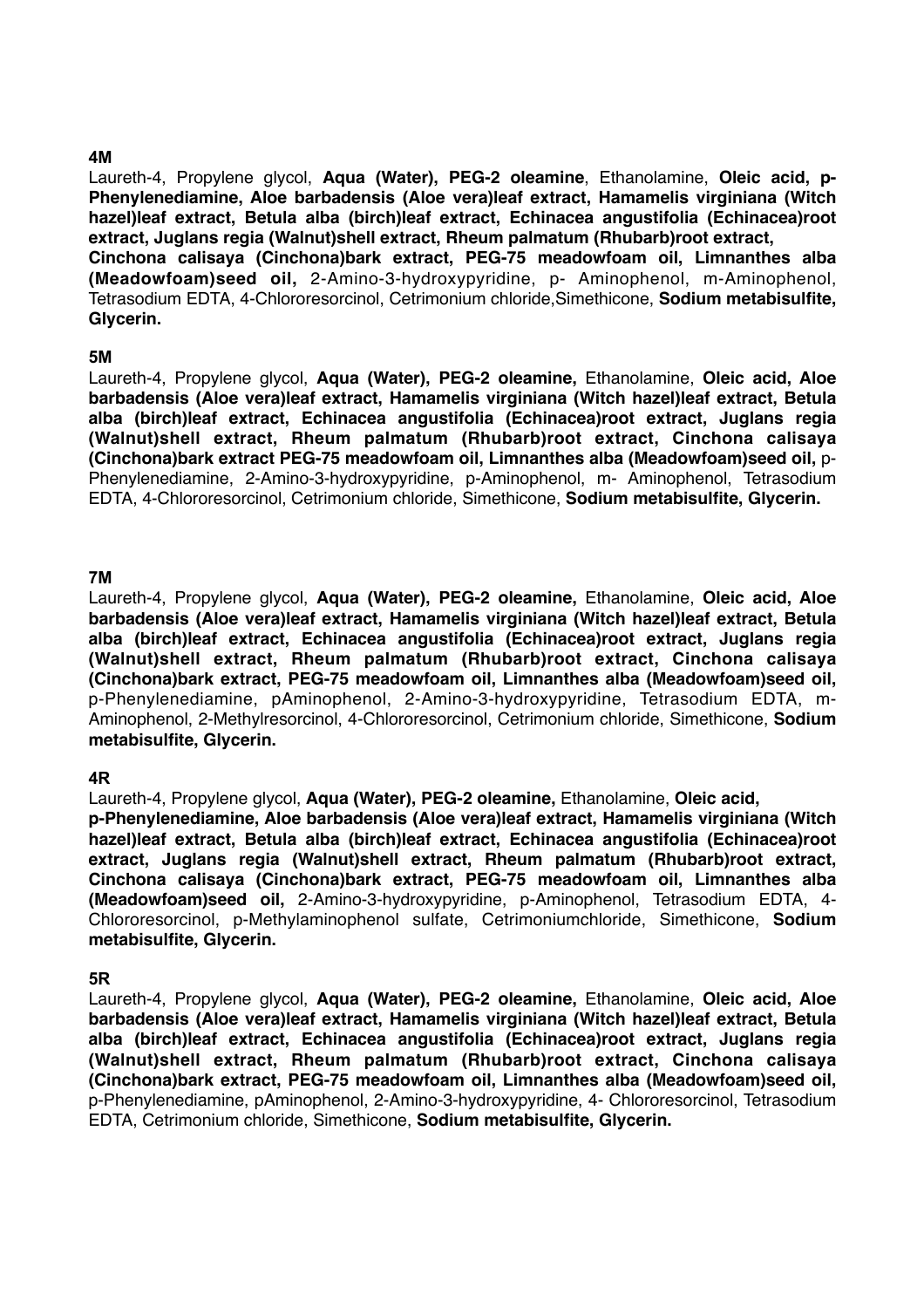# **7R**

Laureth-4, Propylene glycol, **Aqua (Water), PEG-2 oleamine,** Ethanolamine, **Oleic acid, p-Aminophenol, Aloe barbadensis (Aloe vera)leaf extract, Hamamelis virginiana (Witch hazel)leaf extract, Betula alba (birch)leaf extract, Echinacea angustifolia (Echinacea)root extract, Juglans regia (Walnut)shell extract, Rheum palmatum (Rhubarb)root extract, Cinchona calisaya (Cinchona)bark extract, PEG-75 meadowfoam oil, Limnanthes alba (Meadowfoam)seed oil,** 2-Amino-3-hydroxypyridine, p-Phenylenediamine, Tetrasodium EDTA, 4- Chlororesorcinol, 2-Methylresorcinol, Cetrimonium chloride, Simethicone, **Sodium metabisulfite, Glycerin.**

## **8R**

Laureth-4, Propylene glycol, **Aqua (Water), PEG-2 oleamine,** Ethanolamine, **Oleic acid, Aloe barbadensis (Aloe vera)leaf extract, Hamamelis virginiana (Witch hazel)leaf extract, Betula alba (birch)leaf extract, Echinacea angustifolia (Echinacea)root extract, Juglans regia (Walnut)shell extract, Rheum palmatum (Rhubarb)root extract, Cinchona calisaya (Cinchona)bark extract, PEG-75 meadowfoam oil, Limnanthes alba (Meadowfoam)seed oil,** p-Aminophenol, 2-Amino-3-hydroxypyridine, p-Phenylenediamine, Tetrasodium EDTA, 4- Chlororesorcinol, 2-Methylresorcinol, Cetrimonium chloride, Simethicone, **Sodium metabisulfite, Glycerin.**

# **4C**

Laureth-4, Propylene glycol, **Aqua (Water), PEG-2 oleamine,** Ethanolamine, **Oleic acid, p-Phenylenediamine, Aloe barbadensis (Aloe vera)leaf extract, Hamamelis virginiana (Witch hazel)leaf extract, Betula alba (birch)leaf extract, Echinacea angustifolia (Echinacea)root extract, Juglans regia (Walnut)shell extract, Rheum palmatum (Rhubarb)root extract, Cinchona calisaya (Cinchona)bark extract, PEG-75 meadowfoam oil, Limnanthes alba (Meadowfoam)seed oil,** 4-Chlororesorcinol, 2-Methylresorcinol, Tetrasodium EDTA, 2,4- Diaminophenoxyethanol HCl, Cetrimonium chloride, Simethicone, **Sodium metabisulfite, Glycerin**.

## **5C**

Laureth-4, Propylene glycol, **Aqua (Water), PEG-2 oleamine,** Ethanolamine, **Oleic acid, Aloe barbadensis (Aloe vera) leaf extract, Hamamelis virginiana (Witch hazel) leaf extract, Betula alba (Birch) leaf extract, Echinacea angustifolia (Echinacea) root extract, Juglans regia (Walnut) shell extract, Rheum palmatum (Rhubarb) root extract, Cinchona calisaya (Cinchona) bark extract, PEG-75 meadowfoam oil, Limnanthes alba (Meadowfoam) seed oil,** p-Phenylenediamine, 4-Chlororesorcinol, 2-Methylresorcinol, 2,4- Diaminophenoxyethanol HCl, Tetrasodium EDTA, Cetrimonium chloride, Simethicone, **Sodium metabisulfite, Glycerin.**

## **6C**

Laureth-4, Propylene glycol, **Aqua (Water), PEG-2 oleamine,** Ethanolamine, **Oleic acid, Aloe barbadensis (Aloe vera) leaf extract, Hamamelis virginiana (Witch hazel) leaf extract, Betula alba (Birch) leaf extract, Echinacea angustifolia (Echinacea) root extract, Juglans regia (Walnut) shell extract, Rheum palmatum (Rhubarb) root extract, Cinchona calisaya (Cinchona) bark extract, PEG-75 meadowfoam oil, Limnanthes alba (Meadowfoam) seed oil**, p-Phenylenediamine, 4-Chlororesorcinol, 2-Methylresorcinol, 2,4- Diaminophenoxyethanol HCl, Tetrasodium EDTA, Cetrimonium chloride, Simethicone, **Sodium metabisulfite, Glycerin.**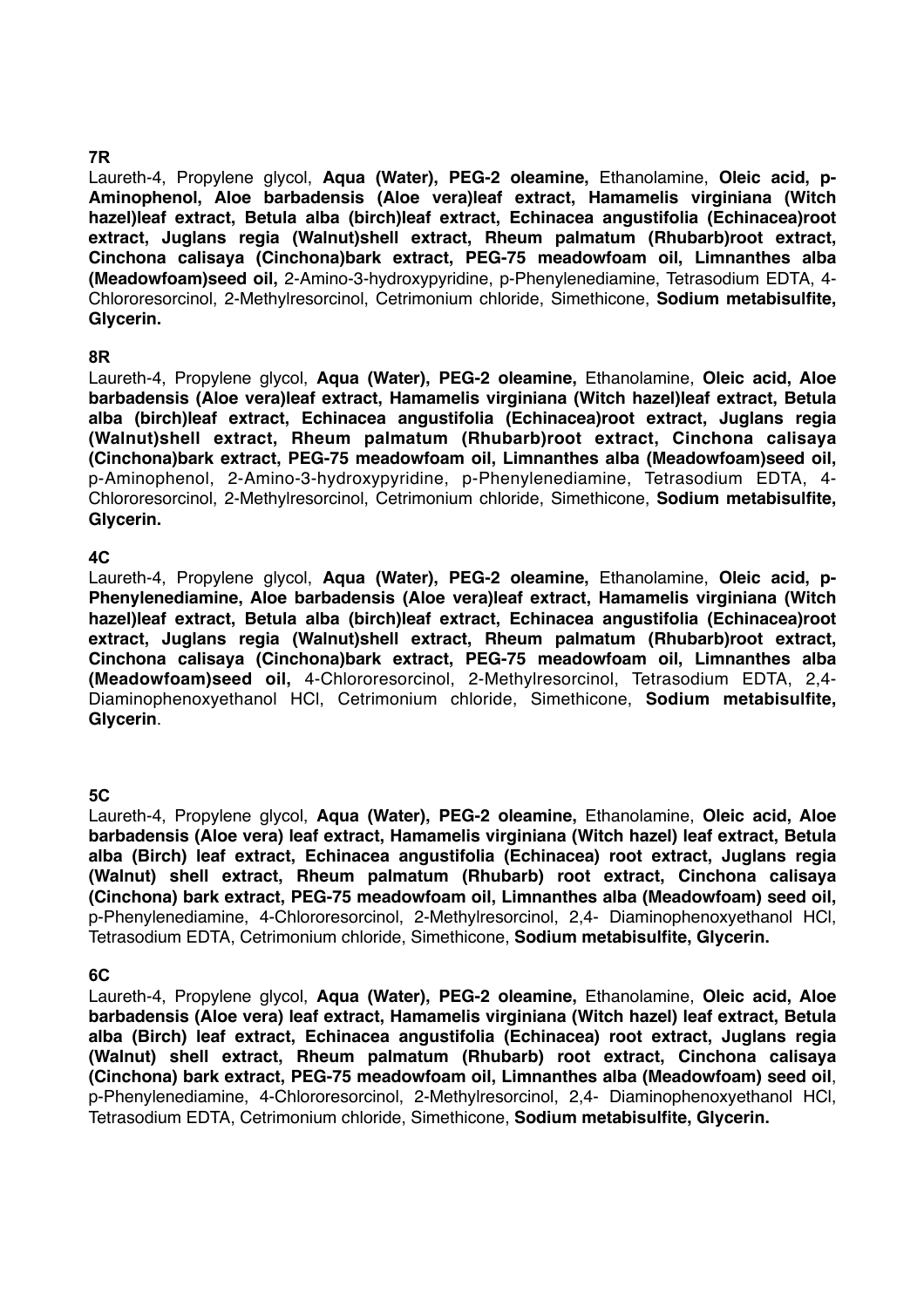# **7C**

Laureth-4, Propylene glycol, **Aqua (Water), PEG-2 oleamine,** Ethanolamine, **Oleic acid, Aloe barbadensis (Aloe vera)leaf extract, Hamamelis virginiana (Witch hazel)leaf extract, Betula alba (birch)leaf extract, Echinacea angustifolia (Echinacea)root extract, Juglans regia (Walnut)shell extract, Rheum palmatum (Rhubarb)root extract, Cinchona calisaya (Cinchona)bark extract, PEG-75 meadowfoam oil, Limnanthes alba (Meadowfoam)seed oil,** p-Phenylenediamine, Tetrasodium EDTA, 4-Chlororesorcinol, 2- Methylresorcinol, 2,4- Diaminophenoxyethanol HCl, m-Aminophenol,Cetrimonium chloride, Simethicone, **Sodium metabisulfite, Glycerin.** 

## **8C**

Laureth-4, Propylene glycol, **Aqua (Water), PEG-2 oleamine,** Ethanolamine, **Oleic acid, Aloe barbadensis (Aloe vera) leaf extract, Hamamelis virginiana (Witch hazel) leaf extract, Betula alba (Birch) leaf extract, Echinacea angustifolia (Echinacea) root extract, Juglans regia (Walnut) shell extract, Rheum palmatum (Rhubarb) root extract, Cinchona calisaya (Cinchona) bark extract, PEG-75 meadowfoam oil, Limnanthes alba (Meadowfoam) seed oil**, p-Phenylenediamine, 4-Chlororesorcinol, 2-Methylresorcinol, 2,4- Diaminophenoxyethanol HCl, Tetrasodium EDTA, Cetrimonium chloride, Simethicone, **Sodium metabisulfite, Glycerin**.

#### **10C**

Laureth-4, Propylene glycol, **Aqua (Water), PEG-2 oleamine,** Ethanolamine, **Oleic acid, Aloe barbadensis (Aloe vera) leaf extract, Hamamelis virginiana (Witch hazel) leaf extract, Betula alba (Birch) leaf extract, Echinacea angustifolia (Echinacea) root extract, Juglans regia (Walnut) shell extract, Rheum palmatum (Rhubarb) root extract, Cinchona calisaya (Cinchona) bark extract, PEG-75 meadowfoam oil, Limnanthes alba (Meadowfoam) seed oil,** p-Aminophenol, p-Phenylenediamine, 1,5-Naphthalenediol, Tetrasodium EDTA, Cetrimonium chloride, Simethicone, **Sodium metabisulfite, Glycerin**.

## **9DR**

Laureth-4, Propylene glycol, **Aqua (Water), PEG-2 oleamine**, Ethanolamine, **Oleic acid, Aloe barbadensis (Aloe vera) leaf extract, Hamamelis virginiana (Witch hazel) leaf extract, Betula alba (Birch) leaf extract, Echinacea angustifolia (Echinacea) root extract, Juglans regia (Walnut) shell extract, Rheum palmatum (Rhubarb) root extract, Cinchona calisaya (Cinchona) bark extract, PEG-75 meadowfoam oil, Limnanthes alba (Meadowfoam) seed oil,** m-Aminophenol, p-Aminophenol, Tetrasodium EDTA, Cetrimonium chloride, Simethicone, **Sodium metabisulfite, Glycerin.**

#### **10DR**

Laureth-4, Propylene glycol, **Aqua (Water), PEG-2 oleamine,** Ethanolamine, **Oleic acid, Aloe barbadensis (Aloe vera) leaf extract, Hamamelis virginiana (Witch hazel) leaf extract, Betula alba (Birch) leaf extract, Echinacea angustifolia (Echinacea) root extract, Juglans regia (Walnut) shell extract, Rheum palmatum (Rhubarb) root extract, Cinchona calisaya (Cinchona) bark extract, PEG-75 meadowfoam oil, Limnanthes alba (Meadowfoam) seed oil,** p-Aminophenol, m-Aminophenol, Tetrasodium EDTA, Cetrimonium chloride, Simethicone, **Sodium metabisulfite, Glycerin.**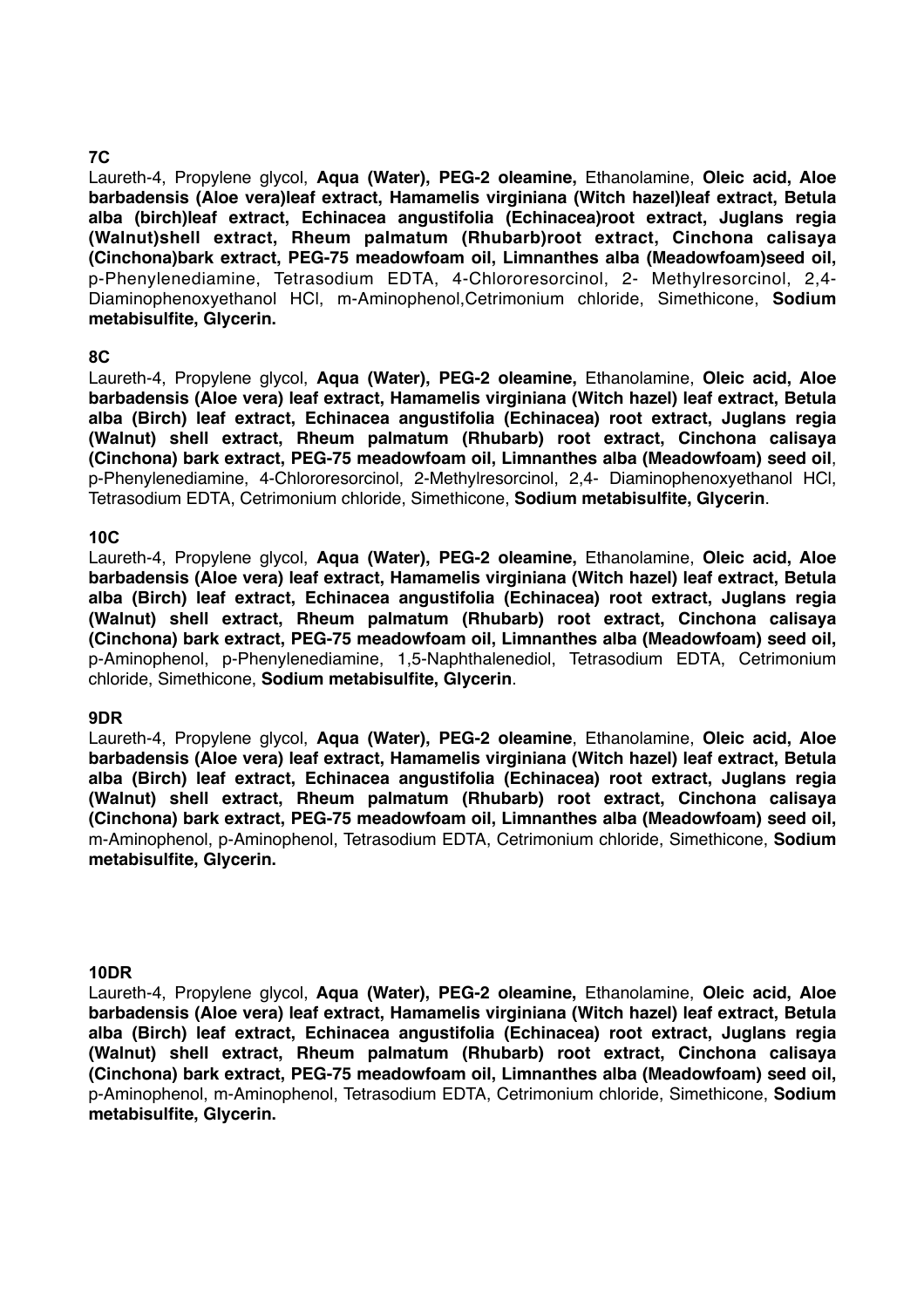# **FF1**

Laureth-4, Propylene glycol, **Aqua (Water), PEG-2 oleamine,** Ethanolamine, **Oleic acid, Aloe barbadensis (Aloe vera) leaf extract, Hamamelis virginiana (Witch hazel) leaf extract, Betula alba (Birch) leaf extract, Echinacea angustifolia (Echinacea) root extract, Juglans regia (Walnut) shell extract, Rheum palmatum (Rhubarb) root extract, Cinchona calisaya (Cinchona) bark extract, PEG-75 meadowfoam oil, Limnanthes alba (Meadowfoam) seed oil,** 2-Amino-3-hydroxypyridine, HC Red No. 3, p-Aminophenol, p- Phenylenediamine, 4- Chlororesorcinol, Tetrasodium EDTA, Cetrimonium chloride, Simethicone, **Sodium metabisulfite, Glycerin.**

# **FF2**

Laureth-4, Propylene glycol, **Aqua (Water), PEG 2 oleamine** Ethanolamine, 3-Nitro-phydroxyethylaminophenol, **Oleic acid, Aloe barbadensis (Aloe vera) leaf extract, Hamamelis virginiana (Witch hazel) leaf extract, Betula alba (Birch) leaf extract, Echinacea angustifolia (Echinacea) root extract, Juglans regia (Walnut) shell extract, Rheum palmatum (Rhubarb) root extract, Cinchona calisaya (Cinchona) bark extract, PEG-75 meadowfoam oil, Limnanthes alba (Meadowfoam) seed oil,** 2-Amino-3- hydroxypyridine, 1,5-Naphthalenediol, p-Aminophenol, p-Phenylenediamine, m-Aminophenol, 2-Amino-6-chloro-4-nitrophenol, HC Blue No. 2, Tetrasodium EDTA, Cetrimonium chloride, Simethicone, **Sodium metabisulfite, Glycerin.**

# **FF3**

Laureth-4, Propylene glycol, **Aqua (Water), PEG-2 oleamine**, Ethanolamine, **Oleic acid, Aloe barbadensis (Aloe vera) leaf extract, Hamamelis virginiana (Witch hazel) leaf extract, Betula alba (Birch) leaf extract, Echinacea angustifolia (Echinacea) root extract, Juglans regia (Walnut) shell extract, Rheum palmatum (Rhubarb) root extract, Cinchona calisaya (Cinchona) bark extract, PEG-75 meadowfoam oil, Limnanthes alba (Meadowfoam) seed oil,** 4-Amino-2-hydroxytoluene, pPhenylenediamine, 1,5-Naphthalenediol, 2- Amino-3-hydroxypyridine, 2,4-Diaminophenoxyethanol HCl, Tetrasodium EDTA, Cetrimonium chloride, Simethicone, **Sodium metabisulfite, Glycerin.** 

## **FF4**

Laureth-4, Propylene glycol, **Aqua (Water), PEG-2 oleamine**, Ethanolamine, **Oleic acid, Aloe barbadensis (Aloe vera) leaf extract, Hamamelis virginiana (Witch hazel) leaf extract, Betula alba (Birch) leaf extract, Echinacea angustifolia (Echinacea) root extract, Juglans regia (Walnut) shell extract, Rheum palmatum (Rhubarb) root extract, Cinchona calisaya (Cinchona)bark extract, PEG-75 meadowfoam oil, Limnanthes alba (Meadowfoam) seed oil,** 4-Amino-2-hydroxytoluene, 1,5-Naphthalenediol, p-Phenylenediamine, 3- Nitro-phydroxyethylaminophenol, HC Blue No. 2, Tetrasodium EDTA, Cetrimonium chloride, Simethicone, **Sodium metabisulfite, Glycerin.**

## **FF5**

Laureth-4, Propylene glycol, **Aqua (Water), PEG-2 oleamine,** Ethanolamine, **Oleic acid, Aloe barbadensis (Aloe vera) leaf extract, Hamamelis virginiana (Witch hazel) leaf extract, Betula alba (Birch) leaf extract, Echinacea angustifolia (Echinacea) root extract, Juglans regia (Walnut) shell extract, Rheum palmatum (Rhubarb) root extract, Cinchona calisaya (Cinchona)bark extract, PEG-75 meadowfoam oil, Limnanthes alba (Meadowfoam) seed oil,** p-Aminophenol, p-Methylaminophenol sulfate, p-Phenylenediamine, Tetrasodium EDTA, Cetrimonium chloride, Simethicone, **Sodium metabisulfite, Glycerin.**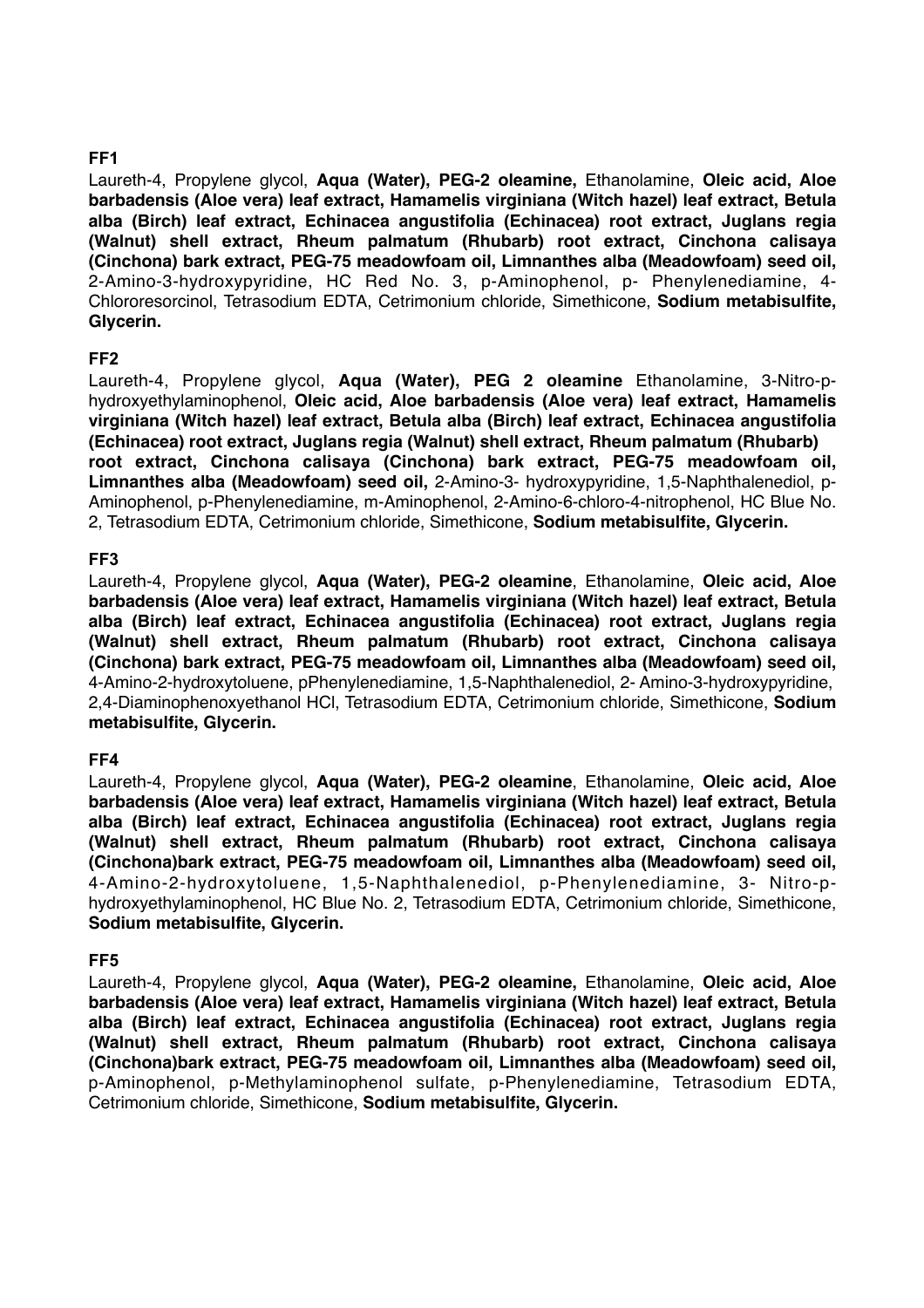#### **FF6**

Laureth-4, Propylene glycol, **Aqua (Water), PEG-2 oleamine**, Ethanolamine, **Oleic acid, Aloe barbadensis (Aloe vera) leaf extract, Hamamelis virginiana (Witch hazel) leaf extract, Betula alba (Birch) leaf extract, Echinacea angustifolia (Echinacea) root extract, Juglans regia (Walnut) shell extract, Rheum palmatum (Rhubarb) root extract, Cinchona calisaya (Cinchona)**

**bark extract, PEG-75 meadowfoam oil, Limnanthes alba (Meadowfoam) seed oil,** 2-Amino-3 hydroxypyridine, pAminophenol, 2-Amino-6-chloro-4- nitrophenol, HC Yellow No. 4, 4- Chlororesorcinol, p-Phenylenediamine, Tetrasodium EDTA, Cetrimonium chloride, Simethicone, **Sodium metabisulfite, Glycerin**.

#### **Aktywator (GLYCOL DEVELOPER 60ml):**

**Aqua (Water),** Hydrogen peroxide, Etidronic acid, Trideceth-9, Cetrimonium chloride, Simethicone, Propylene glycol, PEG-40 hydrogenated castor oil.

#### **KOSMETYKI**

#### **Herbatint Szampon Normalizujący 260ml oraz saszetka 15ml** :

**Aqua (Water)**, Magnesium laureth sulfate, Cocamidopropyl betaine, **Aloe barbadensis (Aloe vera) leaf juice, Moringa pterygosperma (Moringa) seed extract, PEG-75 Meadowfoam oil,** Imidazolidinyl urea, Palmitamidopropyltrimonium chloride, Parfum(Fragrance), Sodium dehydroacetate, Propylene glycol, Sodium benzoate, **Citric acid, Glycerin.**

## **Herbatint Królewska Odżywka 260ml oraz saszetka 15ml:**

**Aqua (Water), Citric acid,** Cetyl alcohol, Behentrimonium chloride, **Aloe barbadensis (Aloe vera) leaf juice, Moringa pterygosperma (Moringa) seed extract, Triticum vulgare (Wheat) germ oil, Oryza sativa (Rice) bran oil, Simmondsia chinensis (Jojoba) seed oil**, PPG-3 Benzyl ether myristate, Methyl gluceth-20, Ethoxydiglycol oleate, Isopropyl alcohol, Sodium dehydroacetate, Sodium benzoate, Parfum(Fragrance), Imidazolidinyl urea, **Tocopheryl acetate,Glycerin.**

**Bio Organic Moringa Odżywka Naprawcza Herbatint 260ml:**

**Aqua (Water), \*Aloe Barbadensis leaf extract (Aloe Vera), \*Olea Europaea fruit extract (Olive), Cetearyl Alcohol, Glycerin, Cetearyl Glucoside, \*Butyrospermum parkii butter (Shea), \*Triticum Vulgare germ oil (Wheat), Octyldodecanol, \*Rosmarinus Officinalis leaf extract (Rosemary), \*Lavandula Angustifolia flower extract (Lavender), Moringa Pterygosperma seed extract (Moringa),** Sodium benzoate, Sodium dehydroacetate, **Algin, Parfum, Citric Acid, Maltodextrin, Limonene. \*pochodzenie z upraw organicznych, produkt zawiera 99,80% składników naturalnych**